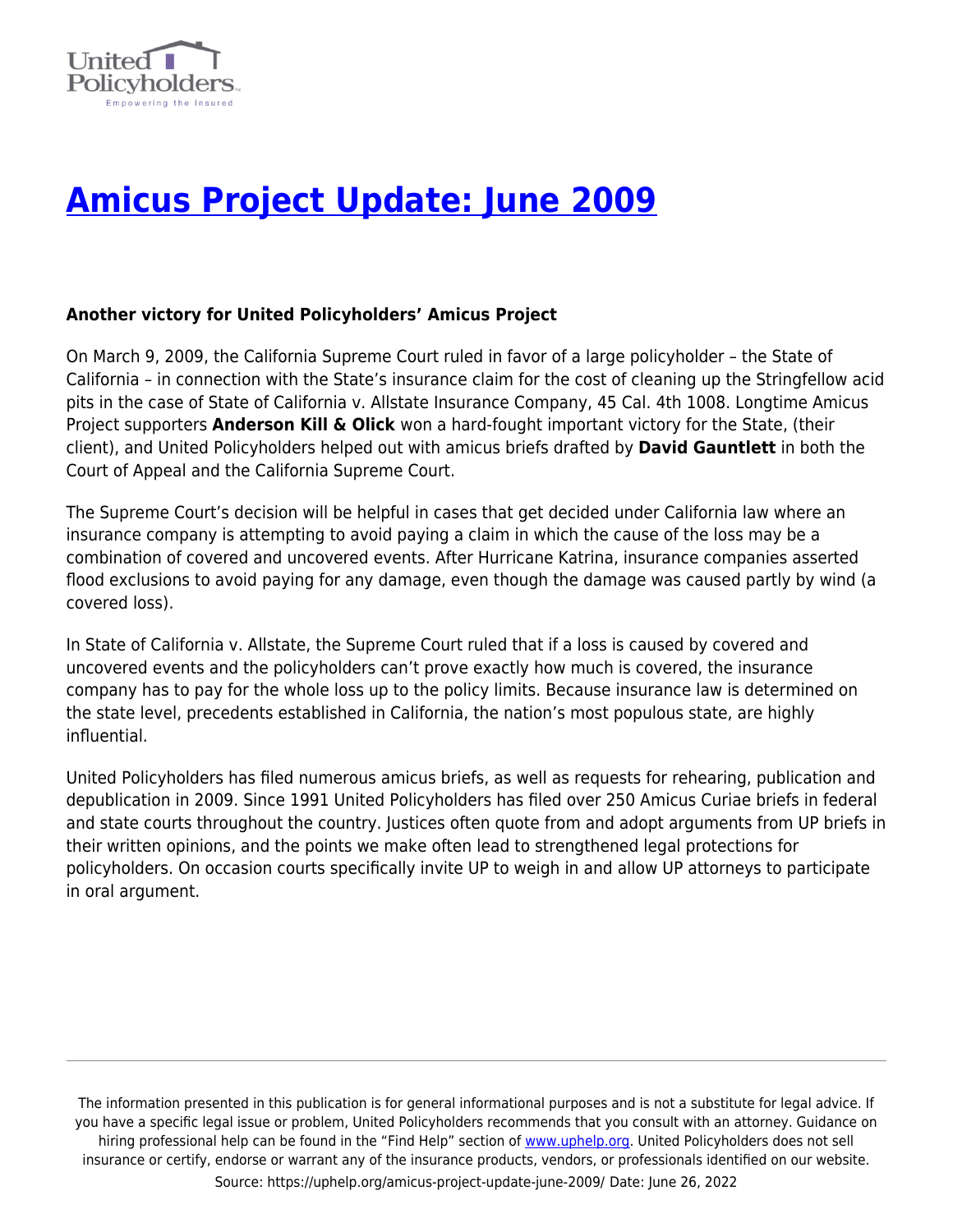

The following are brief synopses of the cases where United Policyholders has appeared since publication of our last newsletter. Please visit [http://uphelp.org/amicus.html](http://uphelp.org/amicus.html%20) to stay abreast of our work and of the new briefs we file over time.

## **CALIFORNIA**

## *Kwikset Corp. v. S.C. (Benson), (2009) California Supreme Court*

Issue: Petition for Review: Under Kwikset, the courts will not be open to challenge a falsely advertised product unless the plaintiff also alleges and proves a defect in the product, or that cheaper alternatives were available, or that the product was not "worth" what the consumer paid. This has nothing to do with standing as that concept is usually understood (meaning a sufficiently concrete and direct interest). Moreover, the Kwikset court's stringent requirements are difficult enough to prove with evidence, much less to allege at the pleading stage, before discovery, when standing is often determined. If Kwikset is the law, the negative impact on California's false advertising prohibitions will be substantial. This petition was prepared pro bono by attorney **Pamela Gilbert** with the Washington, D.C. firm of Cuneo Gilbert & LaDuca, LLP.

## **Meyer v. Sprint Spectrum L.P. (2009) –Cal.Rptr.3d—, 2009 WL 197560 (Jan. 29, 2008) Supreme Court Case No. S153846**

*Issue: Petition for Rehearing urging the Court to revisit its decision that the Consumers Legal Remedies Act, Civil Code section 1770 e seg ("CLRA") does not authorize peremptory challenges to provisions in an agreement to foreclose the public civil justice system (e.g., through arbitration) and which are unconscionable under California law*. This decision clearly ignores the plain language of the statute and the breadth of all its provisions and should be substantially modified. The opinion eviscerated the language and scope of the CLRA, despite the statute's plain language and its express command that its provisions be viewed liberally. Joining United Policyholders in urging the Court to grant a rehearing was the Center for Responsible Lending, Consumer Action, Consumer Watchdog, Consumers for Auto Reliability and Safety, The National Association of Consumer Advocates, the National Consumer Law Center, and Public Citizen. This letter was written pro bono by San Francisco attorney **James C. Sturdevant** of the Sturdevant Law Firm.

## **NORTH CAROLINA**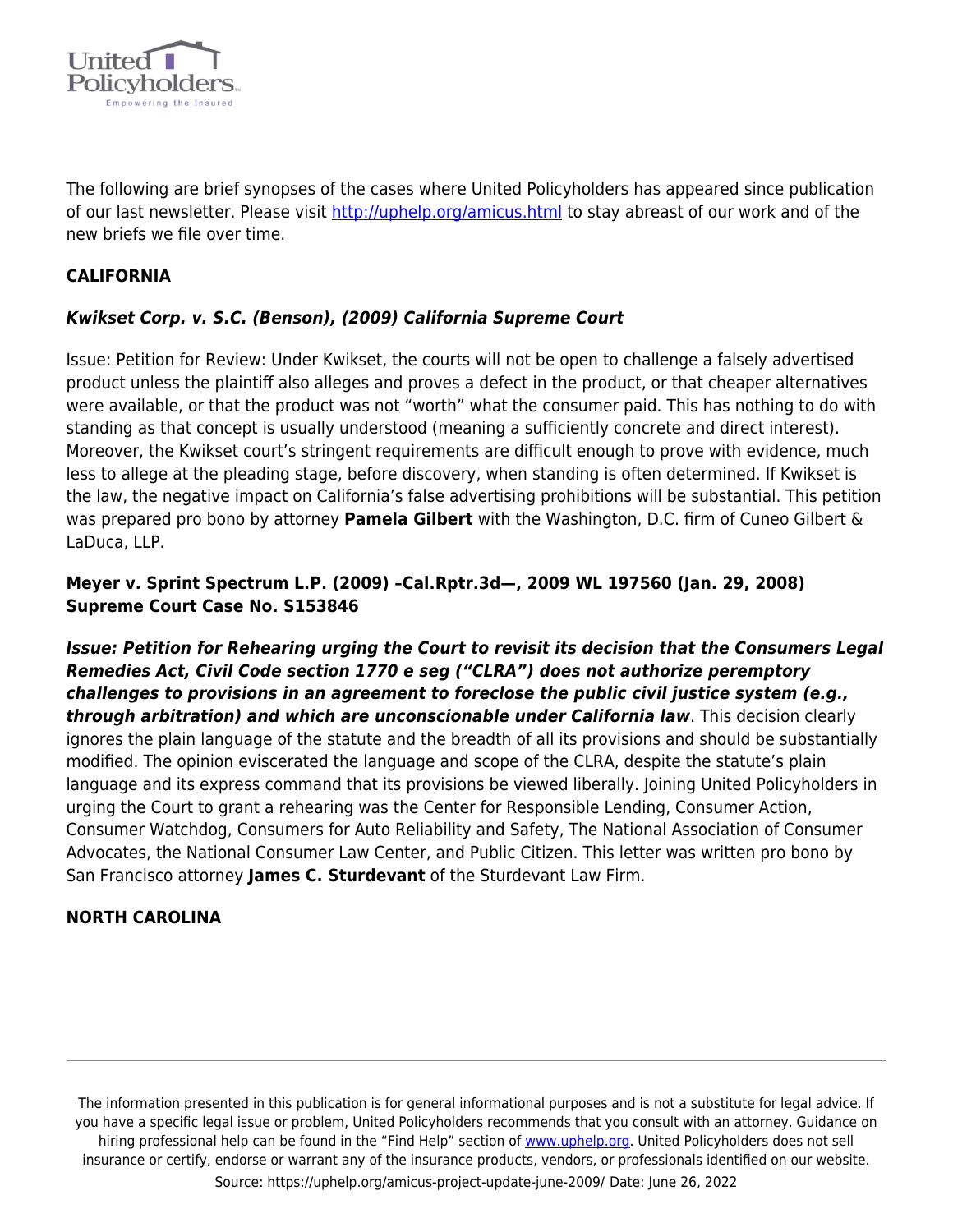

**Harleysville Mutual Insurance Company vs. Buzz Off Insect Shield (Jan. 2009), Supreme Court of North Carolina, Case No. 272A08, Appellate Court No. COA07-1002**

*Issue: The policyholder's ultimate liability has no bearing on the determination of whether an insurance company must defend the policyholder against a suit for "personal injury advertising injury." Whether an insurance company has a duty to defend depends solely on the allegations contained in the underlying complaint. Using the "comparison test" the court must read the pleading side-by-side with the insurance policy to determine whether any allegations in the complaint could possibly be covered.*

In order for the failure to conform exclusion to apply, courts have held that the underlying complaint must contain specific allegations regarding non-conformity as to quality or performance advertised. Even if a policyholder is accused of mischaracterizing his own products in advertising, the failure to conform exclusion does not apply if the policyholder allegedly disparages, even implicitly, his competitor's products. Only where the underlying complaint alleges the policyholder misrepresented his own products, and his misrepresentations did not implicitly disparage a competitor's products, have courts applied the failure to conform exclusion. This amicus brief was written pro bono for United Policyholders by **John Ellison** of Reed Smith's Philadelphia office, and **C. Douglas Maynard, Jr.** of the North Carolina firm of Maynard & Harris.

#### **PENNSYLVANIA**

#### **ACE American Insurance Company, v. Underwriters at Lloyds and Companies, et al., (2008) Supreme Court of Pennsylvania, No. 45 EAP 2008.**

**Issue: Errors and Omissions, or "E&O" insurance.** If an insurance company attempts to avoid its coverage obligations under a claims-made policy due to "late notice," the insurance company must bear the burden to prove that notice was late, just like under an occurrence policy. Even when policies are drafted to require a policyholder to report a claim to the insurance company within the policy period or within a certain number of days thereafter, the insurance company still should be required to prove that notice was provided late and that the insurance company was materially prejudiced by the delay. Allowing an insurance company to collect full premiums yet refuse coverage based on a mistake or technicality, where the insurance company cannot demonstrate that it would have acted materially differently had it received notice earlier, or that its costs will now be higher, simply "is unduly severe and